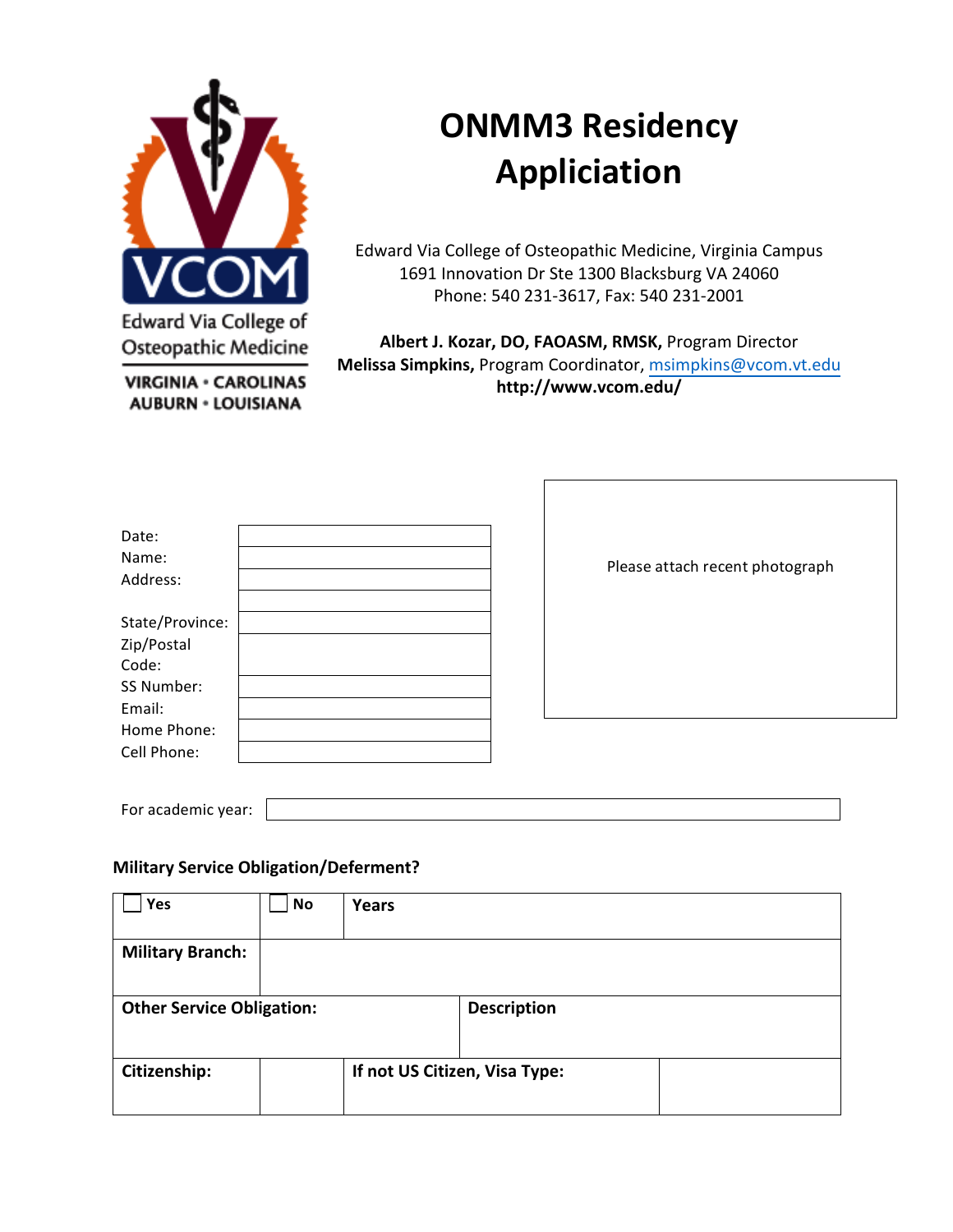#### **State Medical Licenses:**

| Type                                | <b>Number</b>              | <b>State</b> | Exp. Date                                                 |
|-------------------------------------|----------------------------|--------------|-----------------------------------------------------------|
|                                     |                            |              |                                                           |
|                                     |                            |              |                                                           |
| Has vour license ever heen revoked? | $\sqrt{2}$<br>$n_{\Omega}$ |              | If yes, please explain in the additional comments section |

Has your license ever been revoked?  $\Box$  yes  $\Box$  no If yes, please explain in the additional comments section

### **Education**

| <b>Type of School</b>      | <b>Name of School and Complete Mailing Address</b> | <b>Years Completed</b> | <b>Major or Degree</b> |
|----------------------------|----------------------------------------------------|------------------------|------------------------|
| College/University         |                                                    |                        |                        |
| <b>Medical School</b>      |                                                    |                        |                        |
| <b>Professional School</b> |                                                    |                        |                        |

| Have you ever been convicted of a crime? | Yes | $\bigsqcup$ No |
|------------------------------------------|-----|----------------|
|------------------------------------------|-----|----------------|

### **If yes, please explain:**

| Do you have a driver's license?                            | <b>Yes</b>         | No        |  |
|------------------------------------------------------------|--------------------|-----------|--|
| <b>State of issue:</b>                                     |                    |           |  |
| Have you had any accidents in the<br>past 3 years?         | <b>No</b><br>Yes   | How many? |  |
| Have you had any moving<br>violations in the past 3 years? | Yes  <br><b>No</b> | How many? |  |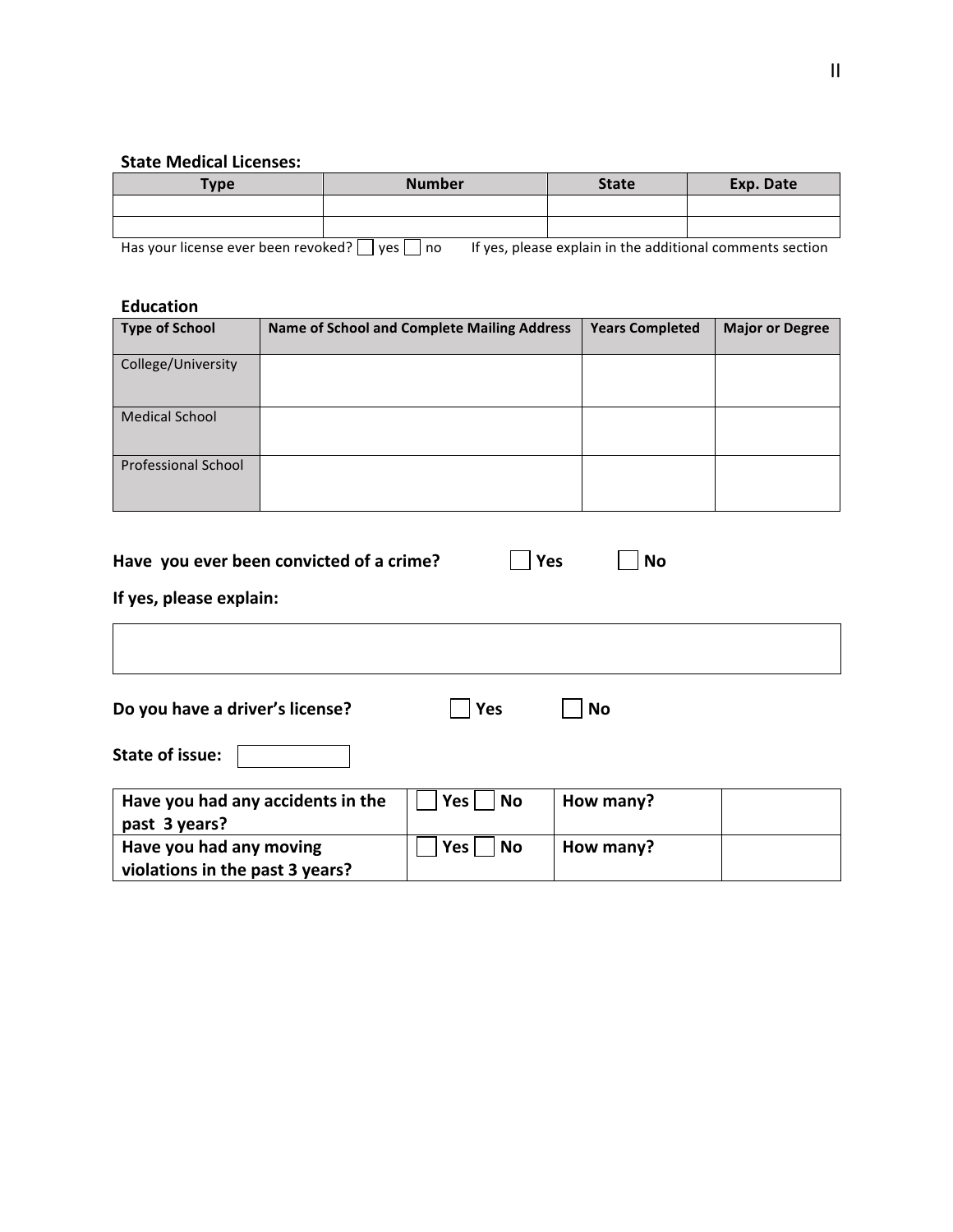## **Internship/Residency:**

**1.**

| From: | To: |  |
|-------|-----|--|
|       |     |  |
|       |     |  |
|       |     |  |
|       |     |  |
|       |     |  |
|       |     |  |
|       |     |  |
|       |     |  |
|       |     |  |

**2.**

| Internship:                |       |     |  |
|----------------------------|-------|-----|--|
| <b>Program Director:</b>   |       |     |  |
| Dates of internship:       | From: | To: |  |
| <b>Complete Address:</b>   |       |     |  |
| Phone #                    |       |     |  |
| <b>Rotations:</b>          |       |     |  |
| <b>Discipline:</b>         |       |     |  |
| <b>Reason for leaving:</b> |       |     |  |
|                            |       |     |  |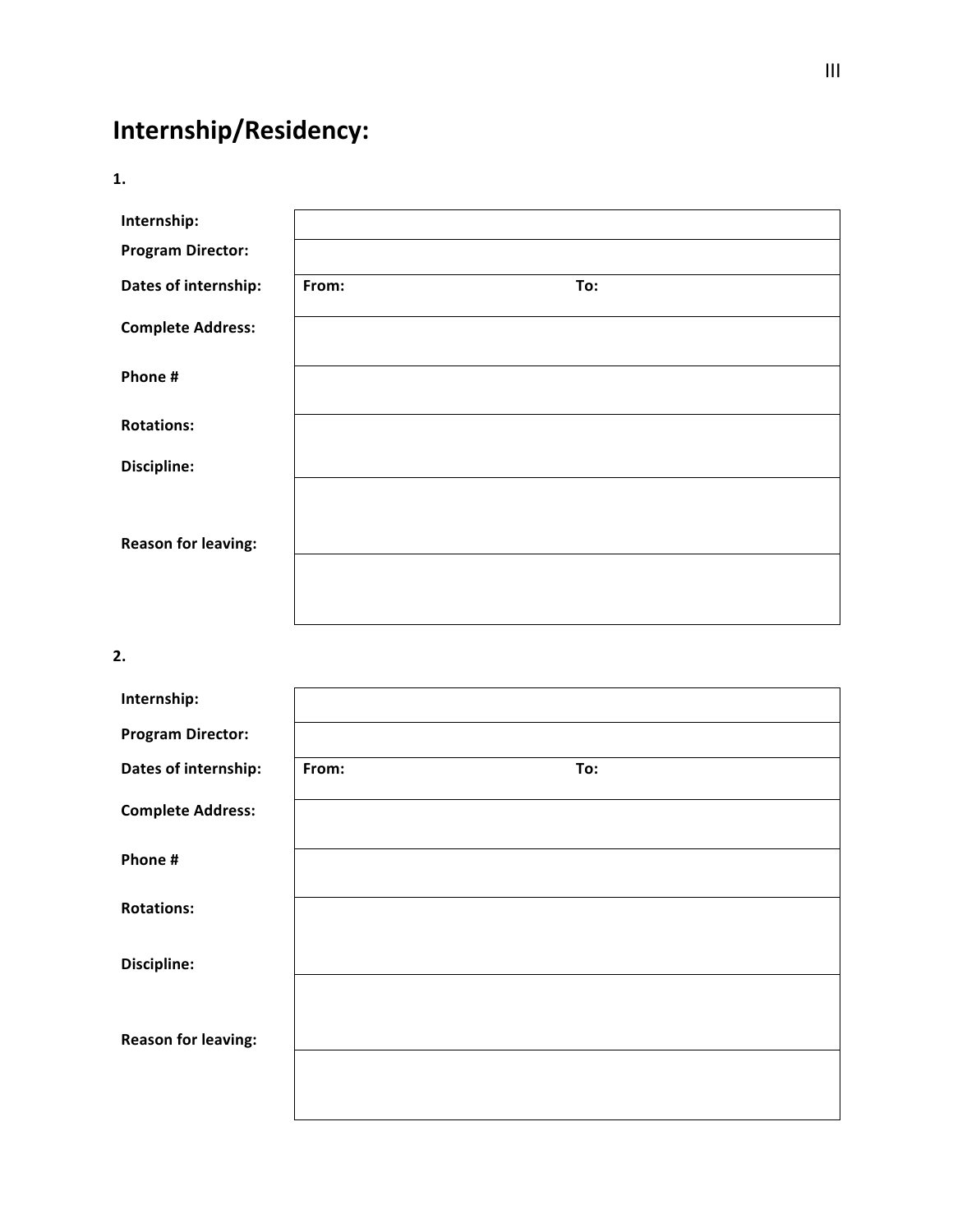#### Have you ever had any interruption in your training (undergraduate through residency)?

**Yes No** – if yes, please explain in the additional comments section

#### **NMM/OMM/ONMM Rotations:**

Please list dates, type, location, instructor:

#### Musculoskeletal Rotations (SM, Ortho, Neuro surg, podiatry, occ med, rheum, PM&R, MSK rad, other rad, regen med, phys therapy):

Please list dates, type, location, instructor:

#### **OMM & OPP Conferences**

Please note attended/presented

#### **Previous Practice Experience**

|                | <b>Examination:</b> | <b>Status</b> | Date: | Score (3/2 digits): |
|----------------|---------------------|---------------|-------|---------------------|
|                |                     |               |       |                     |
| $\mathbf{I}$   |                     |               |       |                     |
| $\mathbf{III}$ |                     |               |       |                     |

| <b>Medical Licensure:</b><br>$ Yes $ No<br>ACLS | Exp. Date     | PALS     Yes     No | Exp. Date |
|-------------------------------------------------|---------------|---------------------|-----------|
| DEA Reg #<br><b>Board Certification</b>         | Yes  <br>No   | Exp. Date<br>Name   |           |
| <b>Medical License</b><br>Problem?              | Yes<br>$ $ No | Reason              |           |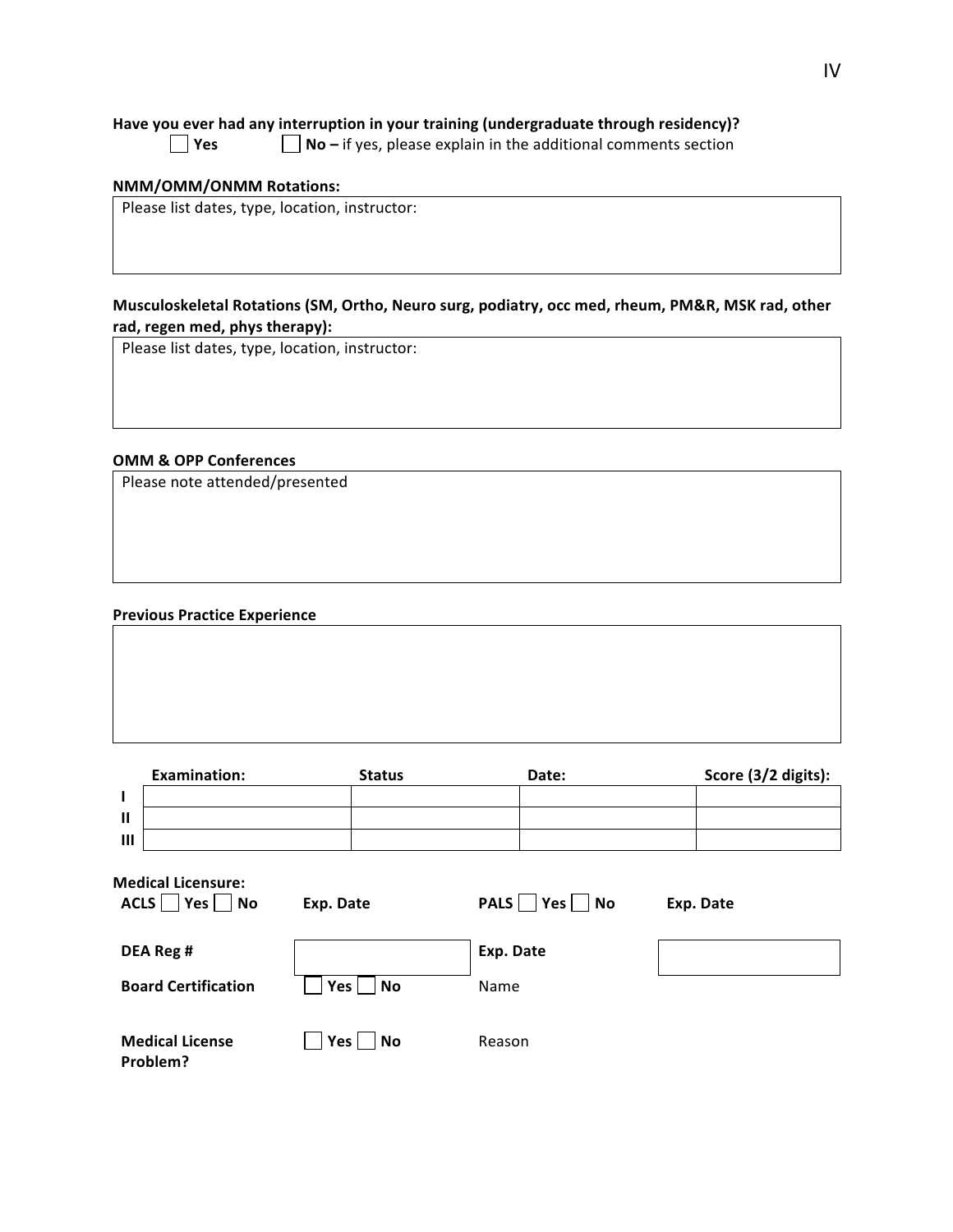| Ever named in a<br>malpractice suit? | Yes   No             | Reason             |
|--------------------------------------|----------------------|--------------------|
| <b>Past History:</b>                 | $\Box$ Yes $\Box$ No | <b>Explanation</b> |

**Education Commission for Foreign Medical Graduate Certification:** 

**ECFMG Certified: Yes No Certification Date**

#### **Honors/Awards:**

## **Previous Employment (list up to 3)**

| 1.                                       |                   |                 |  |
|------------------------------------------|-------------------|-----------------|--|
| <b>Name of Employer:</b>                 |                   |                 |  |
| <b>Name of last Supervisor:</b>          |                   |                 |  |
| <b>Dates of Employment:</b>              | <b>From: Date</b> | <b>To: Date</b> |  |
| <b>Salary</b>                            | <b>Beginning:</b> | Ending:         |  |
| <b>Complete Address:</b>                 |                   |                 |  |
| Phone #:                                 |                   |                 |  |
| Last job title:                          |                   |                 |  |
| <b>Reason for leaving (Be Specific!)</b> |                   |                 |  |

List jobs held, duties performed, skills used or learned, advancements, or promotions while **employed:**

|  |  |  | May we contact this employer? $\Box$ Yes $\Box$ No |  |  |
|--|--|--|----------------------------------------------------|--|--|
|--|--|--|----------------------------------------------------|--|--|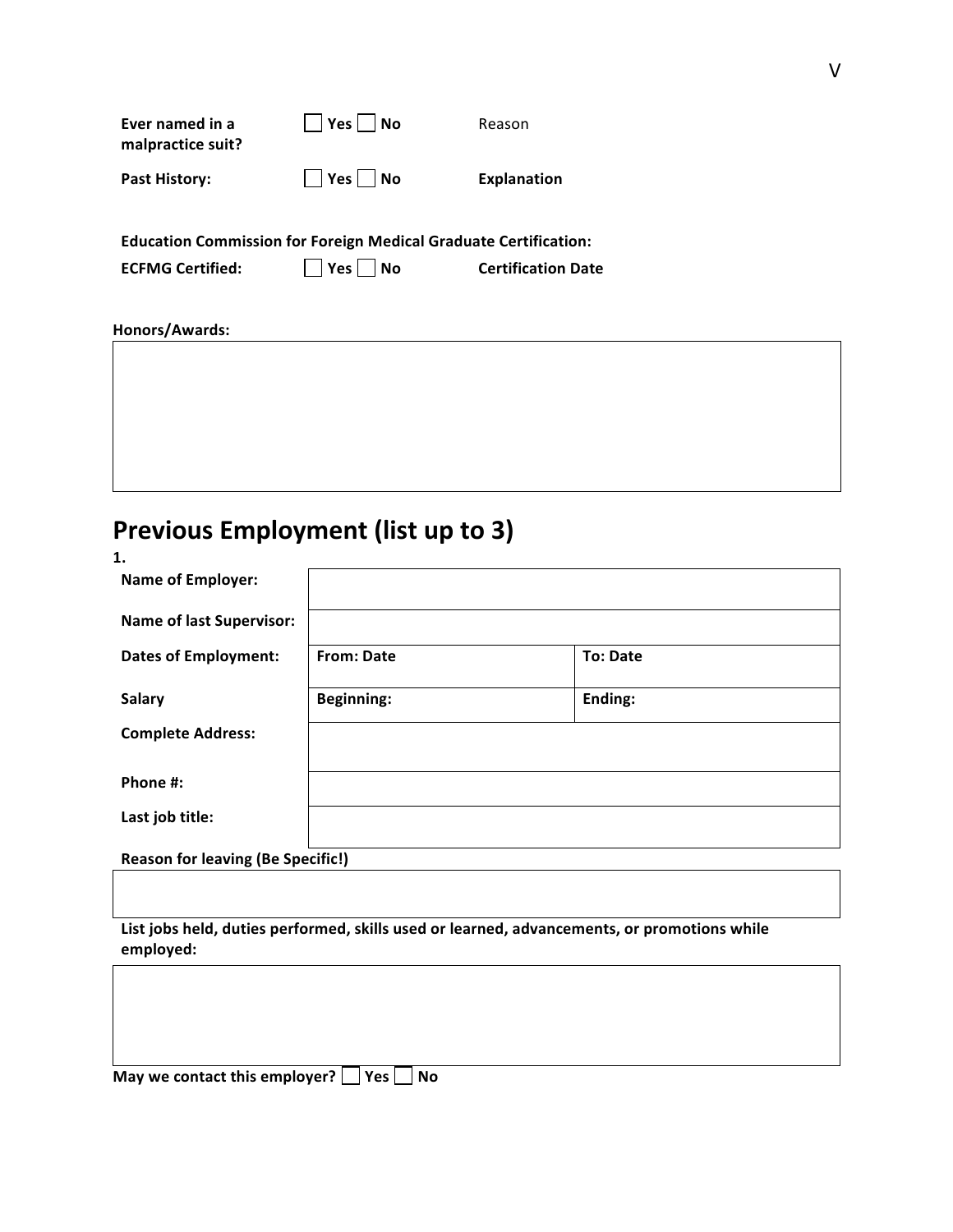**2.**

| <b>Name of Employer:</b>                 |                   |                 |  |
|------------------------------------------|-------------------|-----------------|--|
| <b>Name of last Supervisor:</b>          |                   |                 |  |
| <b>Dates of Employment:</b>              | <b>From: Date</b> | <b>To: Date</b> |  |
| <b>Salary</b>                            | <b>Beginning:</b> | Ending:         |  |
| <b>Complete Address:</b>                 |                   |                 |  |
| Phone #:                                 |                   |                 |  |
| Last job title:                          |                   |                 |  |
| <b>Reason for leaving (Be Specific!)</b> |                   |                 |  |

List jobs held, duties performed, skills used or learned, advancements, or promotions while **employed:**

| May we contact this employer? $\Box$ Yes $\Box$ No |
|----------------------------------------------------|

**3.**

| <b>Name of Employer:</b>                 |                   |                 |  |
|------------------------------------------|-------------------|-----------------|--|
| <b>Name of last Supervisor:</b>          |                   |                 |  |
| <b>Dates of Employment:</b>              | <b>From: Date</b> | <b>To: Date</b> |  |
| Salary                                   | <b>Beginning:</b> | Ending:         |  |
| <b>Complete Address:</b>                 |                   |                 |  |
| Phone #:                                 |                   |                 |  |
| Last job title:                          |                   |                 |  |
| <b>Reason for leaving (Be Specific!)</b> |                   |                 |  |

### List jobs held, duties performed, skills used or learned, advancements, or promotions while **employed:**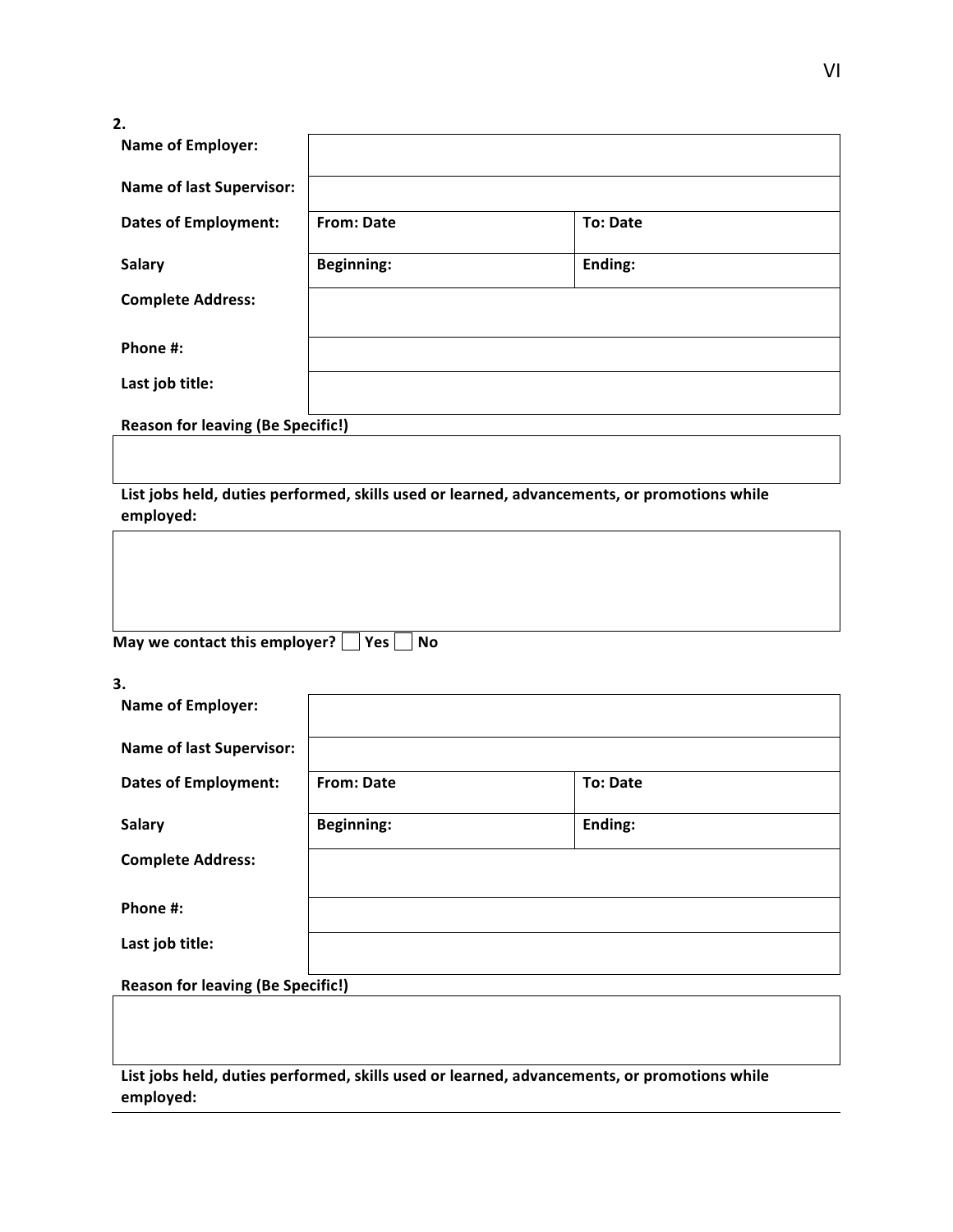| May we contact this employer? $\Box$ Yes $\Box$ No |  |
|----------------------------------------------------|--|

## **Please list 3 references:**

| <b>Telephone</b> |  |
|------------------|--|
| <b>Name</b>      |  |
| <b>Position</b>  |  |
| Company          |  |
|                  |  |

|                 | ັ |
|-----------------|---|
| Telephone       |   |
| <b>Name</b>     |   |
| <b>Position</b> |   |
| Company         |   |

| <b>Additional Comments:</b> |  |  |
|-----------------------------|--|--|
|                             |  |  |
|                             |  |  |
|                             |  |  |
|                             |  |  |
|                             |  |  |
|                             |  |  |
|                             |  |  |
|                             |  |  |
|                             |  |  |
|                             |  |  |
|                             |  |  |
|                             |  |  |
|                             |  |  |
|                             |  |  |
|                             |  |  |
|                             |  |  |
|                             |  |  |
|                             |  |  |